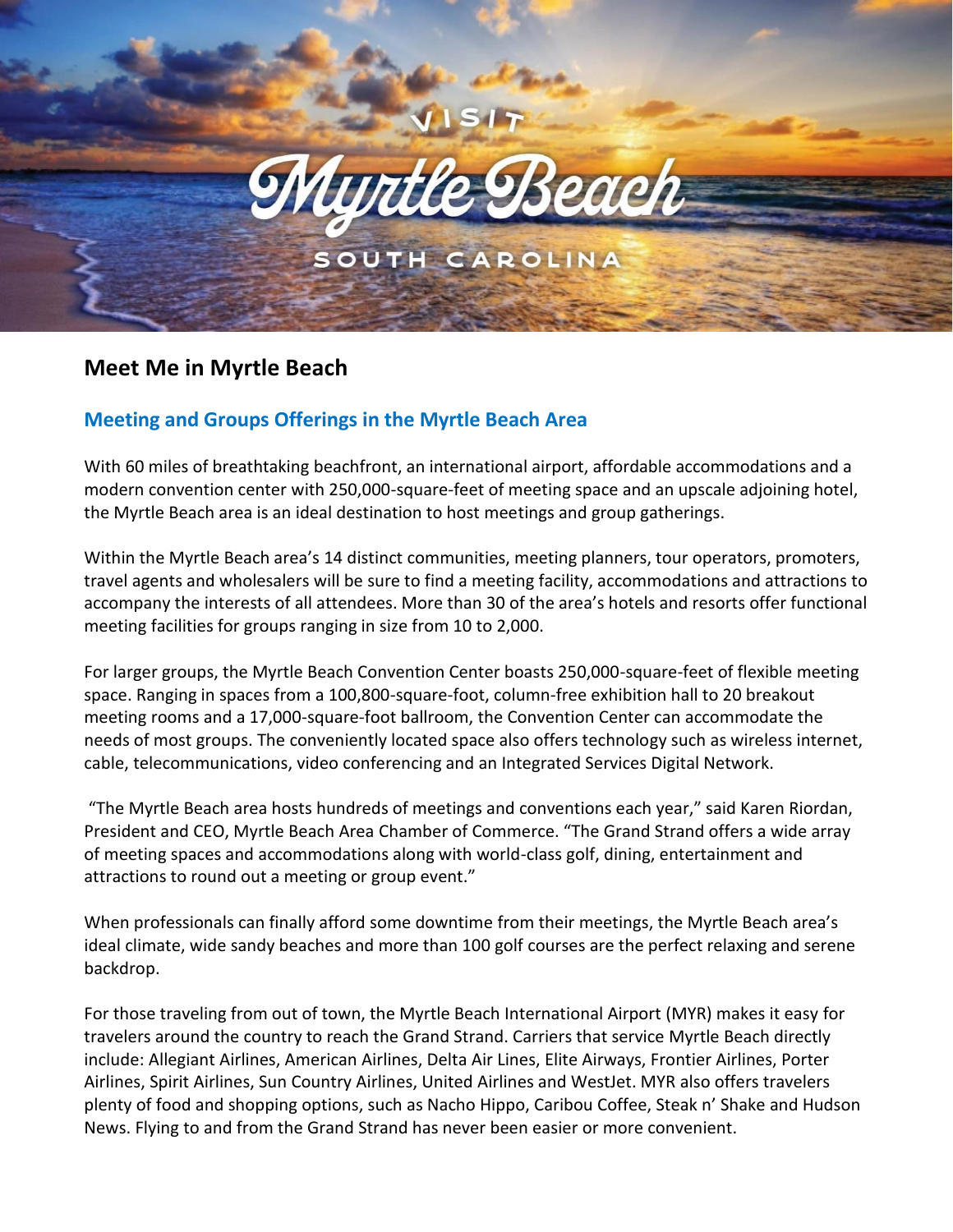## A Meeting Planner's Dream

#### **Where to Lay Your Head**

One of the advantages of hosting a meeting in the Myrtle Beach area is the attractive array of lodging options available to groups. The Grand Strand's total tally of guest accommodations is 157,000, which includes hotel rooms, condos, beach cottages, golf villas and more.

The majority of hotels are located on the oceanfront or with ocean views, and are also within one mile of the convention center. But one thing to remember when considering Myrtle Beach as a meeting locale is that the area includes 60 miles of coastline, with excellent lodging properties and meeting facilities from one end to the other, including waterfront accommodations along the Intracoastal Waterway. Planners can choose from allinclusive resorts, oceanfront high-rises, luxurious condos, tree-shaded golf villas – even plantations!

### A Grand Time for the Group

Beyond the beach and golf, the destination's biggest draw is its plethora of "there's so much to do!" options. It's a refrain heard time and time again that keeps visitors coming back year after year. From amusement parks to live theaters, this is great news for meeting planners, who know that after-hours activities are nearly as important as the meetings themselves.

#### **A Little Bit of Everything**

Two terrific starting points are [Broadway at the Beach](https://www.broadwayatthebeach.com/) and [Barefoot Landing,](https://www.bflanding.com/) best described as multi-faceted entertainment complexes (for those who find shopping, dining, nightlife and attractions entertaining – and who doesn't?). Located in Myrtle Beach, Broadway at the Beach is one of the largest complexes of its kind in the Southeast. Visitors can make the rounds at over 100 specialty shops, 10 nightclubs and 20 restaurants. Barefoot Landing, which lies along the Intracoastal Waterway in North Myrtle Beach, offers equally enticing entertainment options. Barefoot blends the beauty of nature with miles of boardwalk, 100-plus specialty shops and 15 waterfront restaurants.

#### **Outdoor Entertainment**

Warm-weather months usher in an entire season of outdoor and entertaining activities, including Myrtle Beach [Watersports](https://www.myrtlebeachwatersports.com/) and playtime at [Family Kingdom Amusement Park & Splashes Oceanfront Water Park.](https://www.familykingdomfun.com/)

Many people also find pleasure in exploring the destination's landscape and learning about the Myrtle Beach area's history and culture. One of the best ways to do this is through a narrated tour, which along the Grand Strand can be in a jeep, pontoon boat, riverboat or motorcoach. Among the fascinating places to explore are antebellum plantations, the 17,500-acre wildlife refuge [Hobcaw Barony](https://hobcawbarony.org/), the area's two spectacular oceanfront state parks, and world-renowned [Brookgreen Gardens.](https://www.brookgreen.org/) Brookgreen is home to more than 1,400 works by 300 of the greatest names in American sculpture, past and present, with a backdrop for these magnificent works is 50 plus acres of beautiful Lowcountry gardens.

#### **Shopping**

Whether it's browsing through chic boutiques, sniffing out brand-name bargains at an outlet store or picking up souvenirs, nearly everyone wants time to shop. Hot shopping spots along the Grand Strand include the upscale shopping comple[x The Market Common](https://www.marketcommonmb.com/), the area's two expansive [Tanger Outlet Centers,](https://www.tangeroutlet.com/) the aforementioned Broadway at the Beach and Barefoot Landing; and scores of charming Lowcountry shops and more.

#### **Dining**